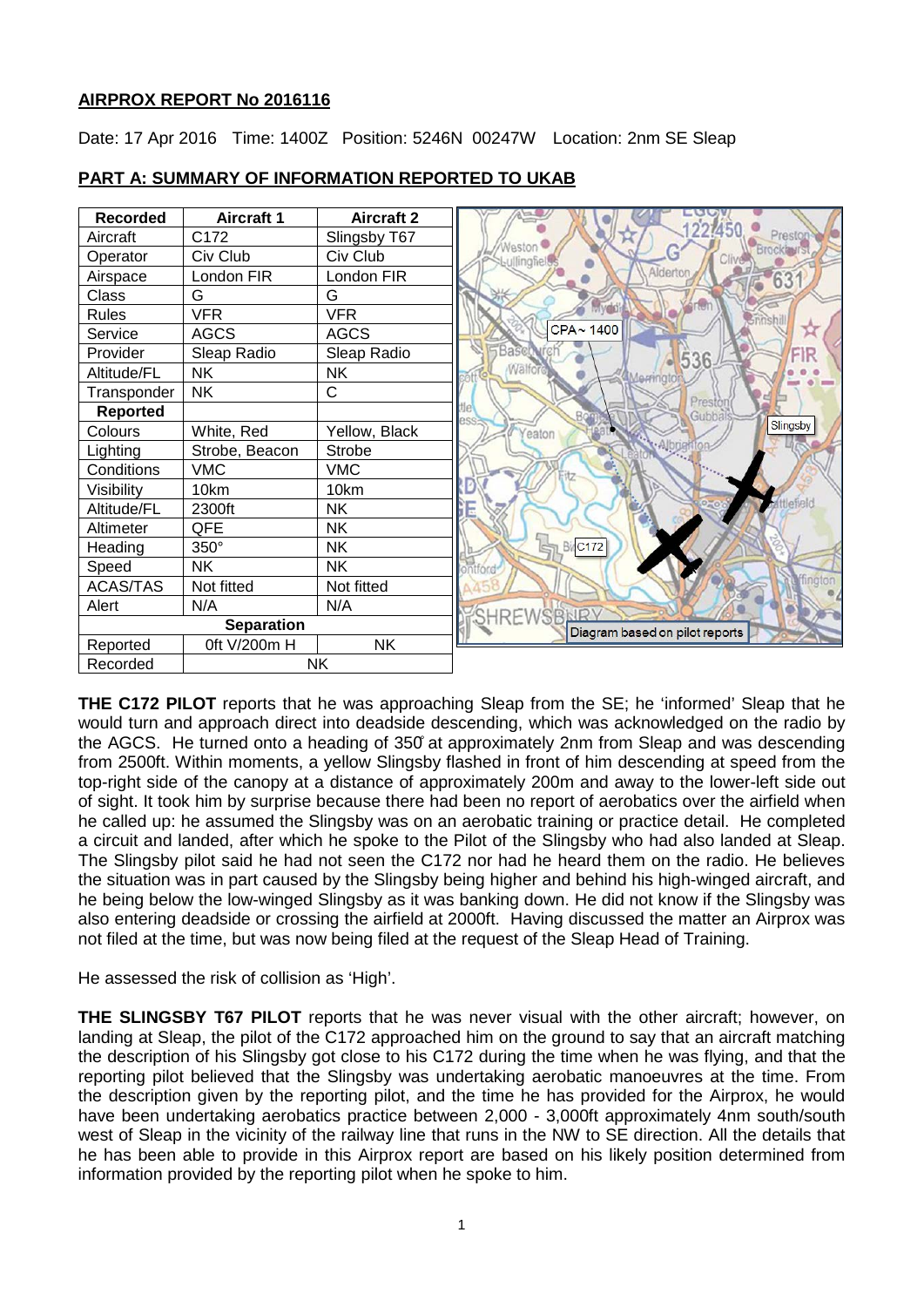## **Factual Background**

The weather at Shawbury was recorded as follows:

METAR EGOS 231250Z AUTO 34014KT 9999 SCT047/// 10/08 Q1022

#### **UKAB Secretariat**

The C172 and Slingsby pilots shared an equal responsibility for collision avoidance and not to operate in such proximity to other aircraft as to create a collision hazard<sup>[1](#page-1-0)</sup>. If the incident geometry is considered as converging then the C17[2](#page-1-1) pilot was required to give way to the Slingsby<sup>2</sup>.

Sleap UKAIP entry states<sup>[3](#page-1-2)</sup>:

*Sleap Airfield is authorised by the CAA to carry out low level flying within the Sleap ATZ for the purpose of aerobatic and formation display practice. The pilots of inbound and departing traffic will*  be informed by Sleap Air/Ground radio when these practices are taking place. These flights will *normally be arranged to keep disruption of normal air traffic to a minimum. Visiting pilots should always ensure PPR is obtained when planning to visit Sleap as a further safeguard against possible conflictions.*

### **Summary**

An Airprox was reported when a C172 and a Slingsby flew into proximity at 1400 on Sunday 17<sup>th</sup> April 2016. Both pilots were operating under VFR in VMC, both pilots in receipt of an AGCS Service from Sleap.

## **PART B: SUMMARY OF THE BOARD'S DISCUSSIONS**

Information available consisted of reports from the pilots of both aircraft.

The Board agreed that without any data from radar recordings, the position of the Airprox, inside or outside the ATZ, was difficult to determine. That being said, it appeared from both pilots' reports that the incident had occurred just outside the Sleap ATZ, in an area in which both pilots were entitled to operate, and that both were monitoring the same ACGS frequency. The Board agreed that the Slingsby was entitled to carry out aerobatics in the area outside the ATZ, but stressed the importance of good lookout to ensure that the area was clear of other aircraft prior to commencing (and during) aerobatics, and of selecting an area with due consideration for other airspace users who may be routing through that area, especially into or out of the airfield.

Accepting that the C172 pilot's reported geometry of the situation indicated that the Slingsby was apparently approaching him from above and behind, GA members wondered whether the C172 pilot may also have been focused on looking ahead for Sleap as he joined the visual circuit, and may therefore not have prioritised all-round lookout. That being said, they agreed with the C172 pilot's own assessment that, in the circumstances described, the Slingsby was likely to have been masked by the high wing of the C172. Clearly, the C172 pilot could not be expected to see other aircraft that were hidden by aircraft structures, but members opined that, although there was a limit to what could be practically done, pilots needed to pro-actively engage in lookout techniques such as manoeuvring the aircraft to clear blind spots if possible in order to help mitigate this risk. As for the Slingsby pilot, the Board noted that he had not seen the C172 at all, and also wondered whether he had become task-focussed on his aerobatic manoeuvres at the expense of a good all-round lookout. Although it was natural that the Slingsby pilot would wish to conduct his aerobatics with the minimum of fuel and time wasted in transit, GA members also opined that there appeared to be more suitable areas for such activities rather than at, or at least near to, the boundary of the Sleap ATZ.

 $\overline{\phantom{a}}$ 

<span id="page-1-0"></span><sup>1</sup> SERA.3205 Proximity.

<span id="page-1-1"></span><sup>2</sup> SERA.3210 Right-of-way (c)(2) Converging.

<span id="page-1-2"></span><sup>3</sup> EGCV AD2.20 Local Traffic Regulations, 4 Warnings, (h).